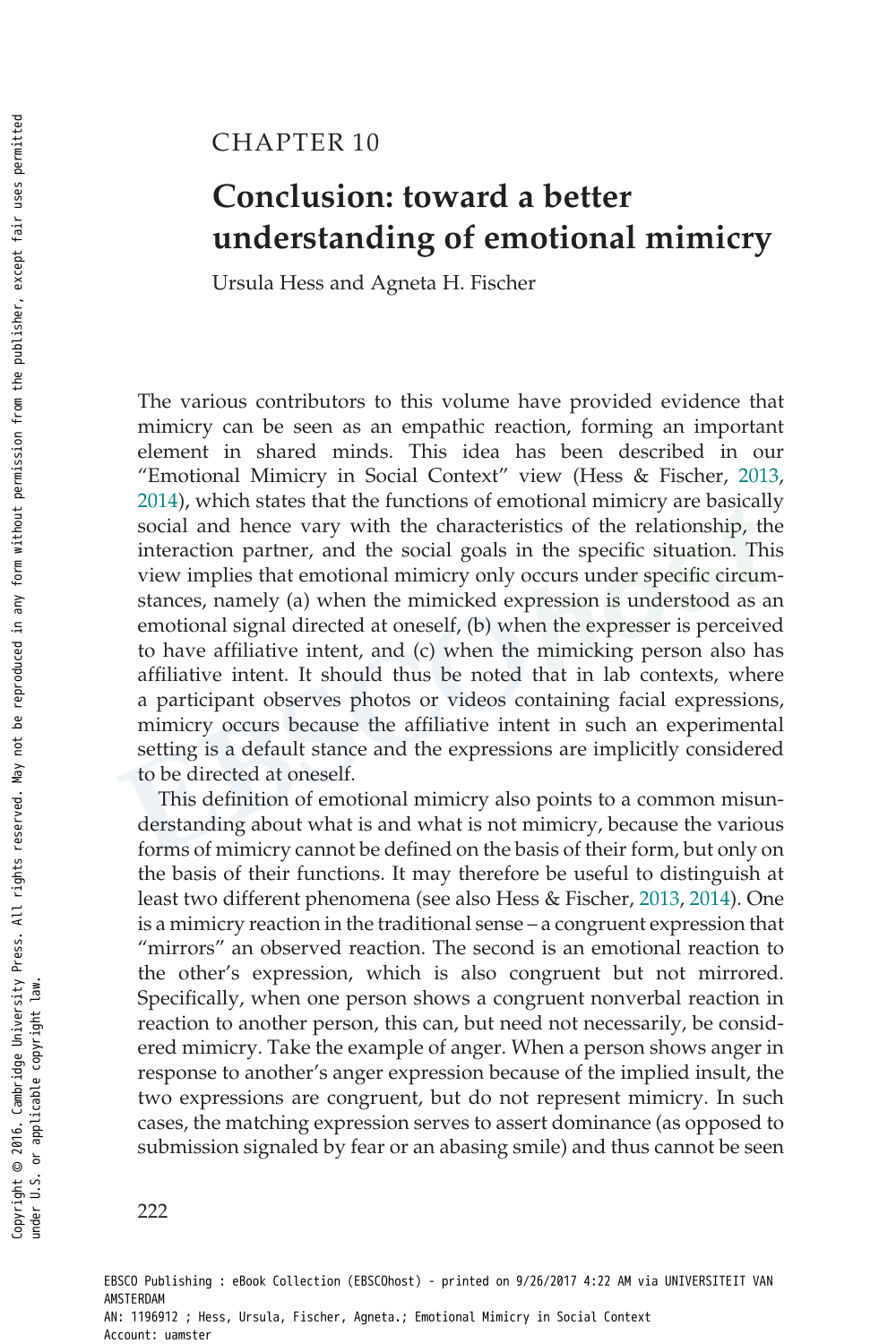#### Conclusion 223

as an indication of emotional mimicry. Similarly, showing congruent disgust to disgust can be seen as a sign of social rejection (Rozin, Haidt, & McCauley, 2008), not of affiliation. These congruent emotional displays are therefore not an imitation of, but rather a reaction to, the emotion of the other person. Thus, emotional mimicry should be defined on the basis of its function: it is the imitation of another's emotional display in order to understand and share the other's emotional perspective. The fact that there is evidence that emotional mimicry occurs independently of the specific nonverbal channel in which it is displayed (Hawk & Fischer, Chapter 6) further suggests that we may think of emotional mimicry as a form of re-enactment or simulation of the other's emotional perspective and hence as a process that is embedded in a larger social context. Importantly, once noted by the interaction partner, mimicry also plays a communicative role as a social regulator (Hess & Fischer, 2013, 2014; Hess, Houde, & Fischer, 2014).

Traditionally, mimicry has been considered to be a low-level process that is based on a direct perception-behavior link (Chartrand & Bargh, 1999), representing an automatic "low road" to empathy (Walter, 2012). Following the idea that mimicry is an automatic process based on changing appearances of facial muscles, Chartrand and Bargh (1999) speculated that "the effect [of mimicry] should occur among strangers when no affiliation goal is present" (p. 900). In this sense, mimicry was largely assumed to be a spontaneous unitary process – the implicit assumption being that mimicry occurs automatically and that all behaviors are mimicked to an equal degree under all circumstances, as long as they are perceived.

The Emotional Mimicry in Social Context view takes the meaning of the facial display as the key factor determining whether or not it is mimicked. It considers the central function of mimicry to be to shape social interactions in ways that interaction partners feel understood and liked. In other words, emotional mimicry reflects a sharing of minds (Oatley, Chapter 1) and empathic understanding (Schuler et al., Chapter 9). Neurological evidence supports the importance of this social interactional context (Schuler et al., Chapter 9).

Supporting the social functions of mimicry, more recently a number of factors have been found to moderate mimicry behavior. First, mimicry depends on the characteristics of the mimickee (Chapters 2, 3, 7, and 8). Individuals mimic liked interaction partners more than disliked ones, and they mimic positive and affiliative emotions more than aversive or hostile emotions. More generally, emotional mimicry is restricted to situations in which relationships are either affiliative or at least neutral.

Second, mimicry also depends on the personality characteristics of the mimicker (Sonnby-Börgstrom, Chapter 7). The tendency to mimic may be

EBSCO Publishing : eBook Collection (EBSCOhost) - printed on 9/26/2017 4:22 AM via UNIVERSITEIT VAN AMSTERDAM AN: 1196912 ; Hess, Ursula, Fischer, Agneta.; Emotional Mimicry in Social Context Account: uamster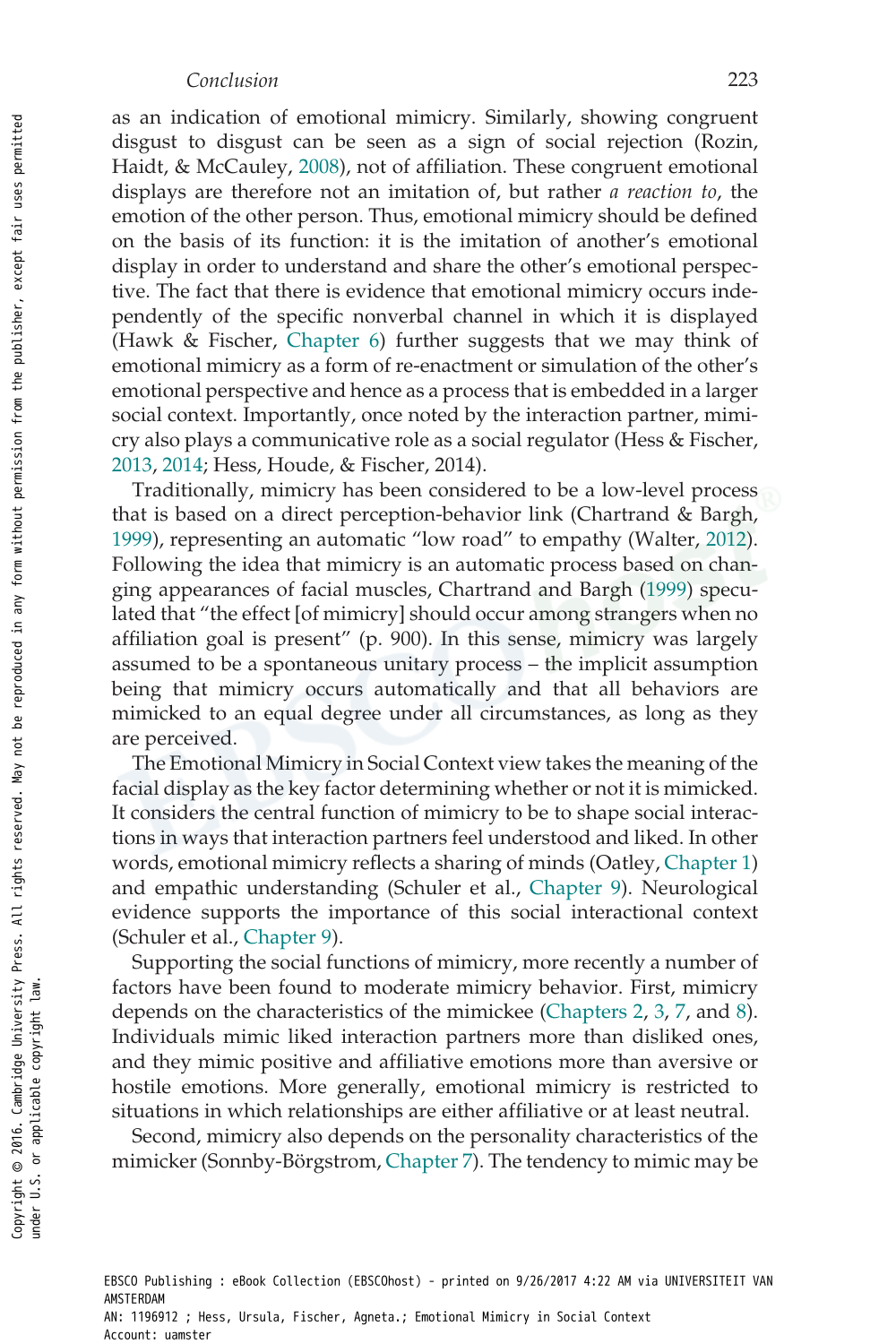### 224 Ursula Hess and Agneta H. Fischer

a stable part of the behavioral repertoire that can be used to regulate social interactions (Hess et al., Chapter 5). In this vein, it may be argued that emotional mimicry is related to the strength of a person's implicit affiliation motive. Hence, individuals who tend to mimic should report more satisfying social interactions, because they are likely to engage in positive social behaviors such as trying to please others, maintaining harmony with others, or showing affection to others. As mentioned earlier, Hess and Fischer (2014) argue for the need to distinguish between mimicry, that is, the imitation of another's behavior, and congruent emotional displays that are in fact not an imitation of, but rather a reaction to, the emotions of others. Thus, mimicry as a trait should be restricted to situations in which the mimicker has affiliative intent and the mimicked behavior is also affiliative. When congruent facial reactions to nonaffiliative facial expressions are shown, these should be seen as reactive.

In sum, the Emotional Mimicry in Social Context model assumes that not everyone will mimic all expressions under all circumstances. In an affiliative context, individuals who have affiliative intentions should mimic those nonverbal signals that in turn signal affiliation, such as the emotions of happiness and sadness, but also affiliative body movements as recently shown by Kurzius and Borkenau (2015). In an antagonistic context or when individuals are not striving for affiliation, and when behaviors do not signal affiliation, congruent facial expressions may still occur, but they are more likely to be emotional reactions to the antagonistic behavior of the other person. In these contexts, opposite behaviors, such as smiling in response to pain or a frown in response to a smile – often referred to as counter-mimicry (Lanzetta & Englis, 1989; Weyers, Mühlberger, Kund, Hess, & Pauli, 2009) – also occur.

Two recent studies found evidence for this notion. Kurzius and Borkenau (2015) studied behavioral mimicry including smiles and frowns during cooperative and competitive tasks in a laboratory setting, whereas Mauersberger et al. (2015) studied emotional mimicry. Both studies postulated that affiliation-related personality characteristics would positively predict mimicry of positive behaviors or affiliative emotions, respectively, whereas non-affiliative traits such as neuroticism would be related to showing congruent negative behavior or non-affiliative emotions, respectively. They then predicted positive interaction outcomes as a function of the mimicry of positive/affiliative behaviors and negative outcomes for the negative/non-affiliative behaviors. Mauersberger et al. asked participants to keep a diary about their daily interactions, whereas Kurzius and Borkenau studied laboratory interactions. Figure 10.1 shows the general model underlying these predictions.

Despite these vast differences in approach, considerable congruence in findings emerged. Thus, neuroticism was linked to the imitation of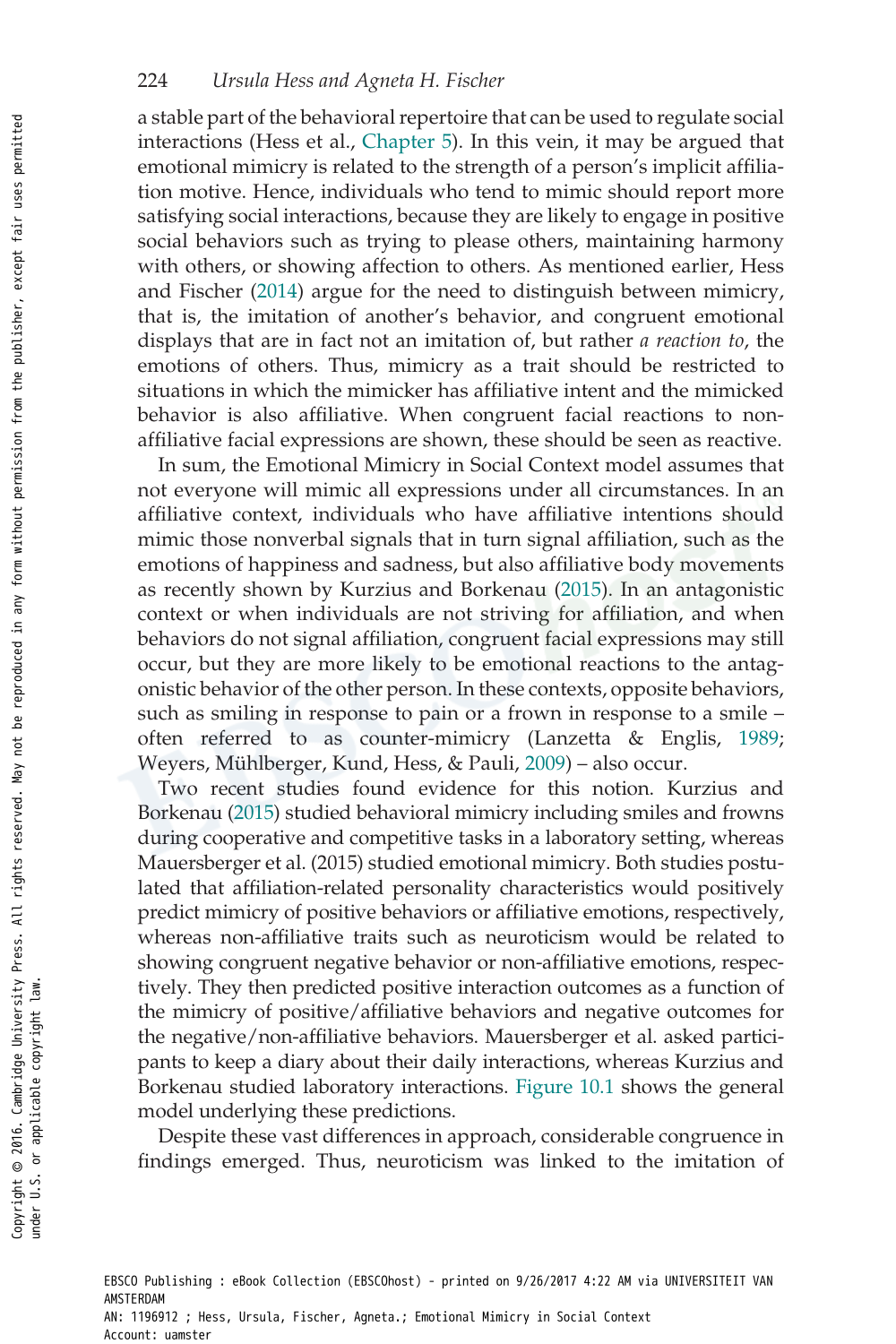

Figure 10.1 Antecedents and consequences of mimicry and reactive expressions.

negative behaviors, as well as to disgust mimicry, whereas agreeableness was linked to the imitation of positive behaviors and the affiliative emotion of sadness. In turn, the imitation of positive behaviors and sadness mimicry both increased liking and interaction satisfaction, respectively, whereas the imitation of negative behaviors and disgust mimicry decreased liking and interaction satisfaction. In sum, these findings show congruence between behavioral mimicry and emotional mimicry when interactionally meaningful measures of behavioral mimicry are taken.

These studies hint at the importance of distinguishing between the imitation of affiliative and non-affiliative behaviors. In particular, more research is needed to understand the role and function of showing congruent non-affiliative behaviors, which have so far only rarely been studied separately from affiliative behaviors. For example, the finding reported by Mauersberger et al. (2015) for congruent reactions to anger points to this need. It turns out that the outcome of anger imitation depends on the emotion regulation ability of the mimicker. When individuals high in emotion regulation ability show congruent anger, the social interaction outcome is positive, yet when individuals low in emotion regulation ability show congruent anger, the outcome is negative. Anger is an especially interesting emotion in this context, because it is linked, on the one hand, to aggression (Berkowitz, 1999) but also (in the form of "righteous" anger) to goal-conducive acts that redress injustice (Hess, 2014). As such, anger that is perceived as appropriate can have positive consequences, whereas anger that seems simply aggressive has negative consequences.

In sum, over and above the general notion that mimicry serves as "social glue," we need to understand better the specific types of glue and their proper application. Just as wood glue is useless for metal, and vice versa, we need to understand the specific consequences of the mimicry of specific behaviors. The line of research described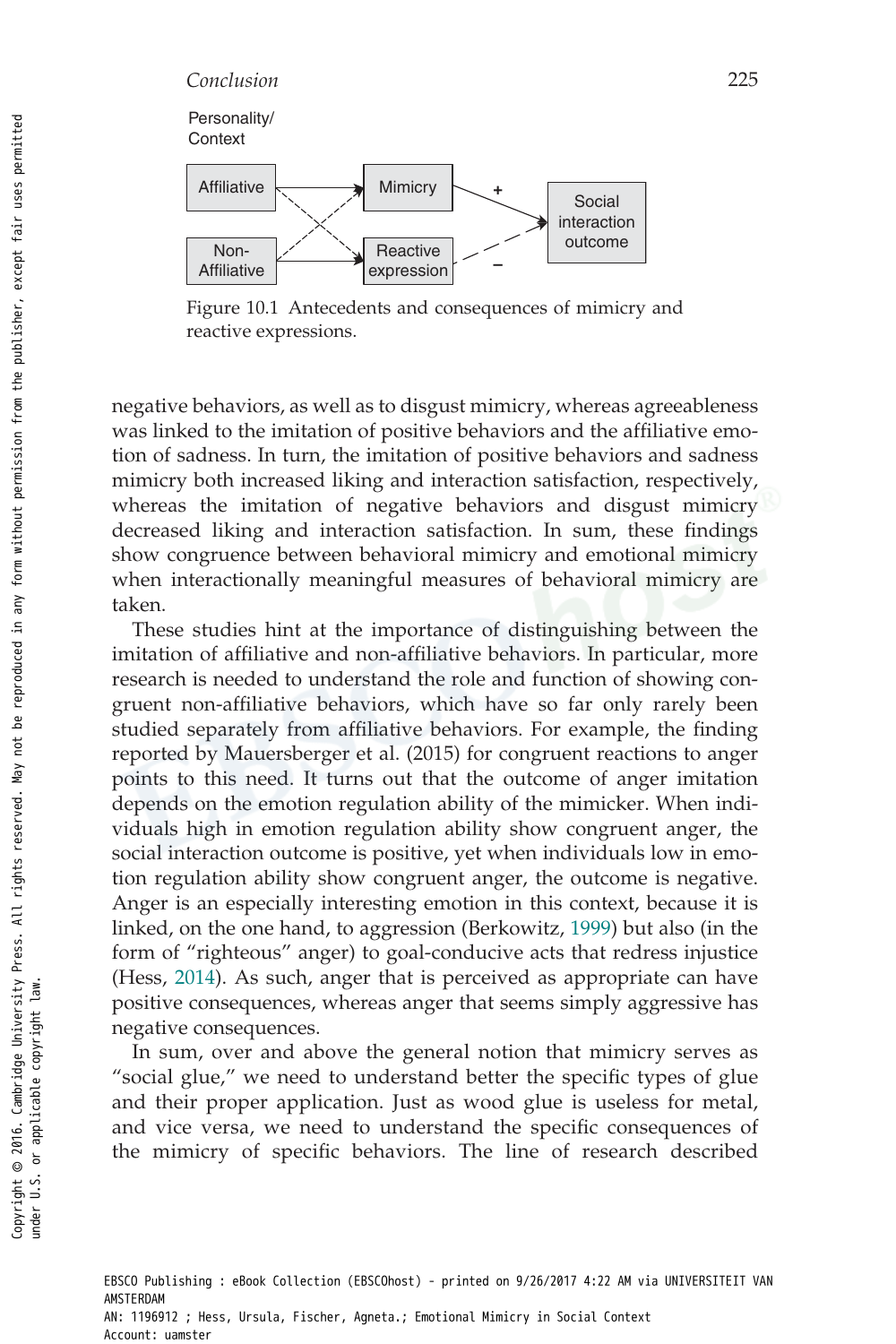earlier seems a fruitful way to better understand the function of mimicry for the mimicker: when does mimicry result in feeling better – or worse – about the other? The observation that the mimicry of sad expressions seems to be linked to more positive feelings on the part of the mimickee (Mauersberger et al., 2015) also suggests the importance of studying the "other side." In this context, it should be noted that laboratory research on mimicry has so far considered only single mimicry events (in the case of emotional mimicry) or aggregate observations (in the case of behavioral mimicry), yet clearly mimicry is a time series event, occurring in sequential steps. What happens if I mimic another person, but the person does not mimic me? Conversely, can we actually get into a runaway positive feedback loop, which ends in a catastrophic breakdown? Can phenomena such as hysterical laughter or panic be partly described in these terms? That hysterical laughter occurs mainly among friends and depends on eye contact may be one hint in that direction (Hess, Banse, & Kappas, 1993). In sum, the Emotional Mimicry in Social Context view promises to be a fruitful avenue for research on the understanding of important aspects of human interaction.

An important related phenomenon, which is considered in this book, is empathy (Chapters 7 and 9) and its relation to mimicry. The Emotional Mimicry in Social Context view considers an empathic stance a prerequisite for mimicry. But there are larger questions to consider. Classically, empathy described a process of "inner imitation," which was based on a presumed innate disposition for motor mimicry (Lipps, 1907). From this perspective, mimicry is a process that underlies empathy. However, in the intervening century the concept of empathy evolved and, as Schuler et al. (Chapter 9, this volume) note, "trying to explicitly define empathy or distinguish between various conceptions of empathy is a difficult undertaking." At the very least we need to distinguish between cognitive and affective empathy (e.g., Baron-Cohen & Wheelwright, 2004; Walter, 2012). In cognitive empathy the emphasis is on the ability to infer or label another person's feelings accurately. This can be done via perceptual processes such as pattern matching (Buck, 1984) or via perspective-taking (Kirouac & Hess, 1999). Ickes (1997) refers to empathic accuracy in this context. By contrast, affective empathy is defined as a process in which the perception of another's emotional state generates a matching state in the perceiver (de Waal, 2008). This process overlaps conceptually with emotional contagion (Hatfield, Cacioppo, & Rapson, 1994). However, unlike emotional contagion the affective state in empathy, while congruent with the affective state of the other, is still oriented toward the other and, importantly, the empathic person is aware of the source of the emotion (Lamm, Batson, & Decety, 2007) even though

EBSCO Publishing : eBook Collection (EBSCOhost) - printed on 9/26/2017 4:22 AM via UNIVERSITEIT VAN AMSTERDAM AN: 1196912 ; Hess, Ursula, Fischer, Agneta.; Emotional Mimicry in Social Context Account: uamster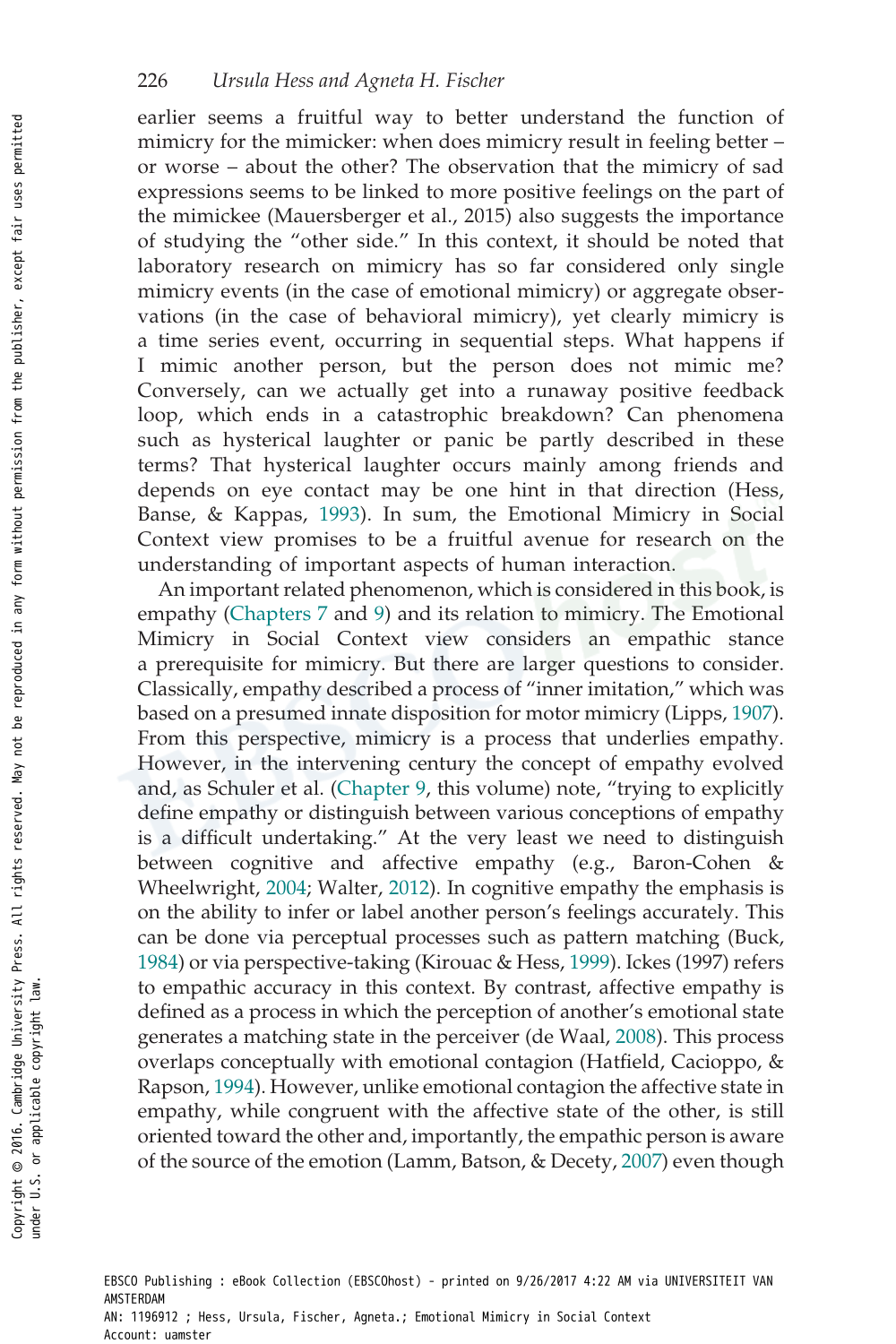some theories describe affective empathy simply as a form of affective resonance (e.g., Baron-Cohen & Wheelwright, 2004). This second process – affective empathy – is more closely related to mimicry in that both involve affect. This also raises the possibility that the emotional contagion in empathy entrains the congruent expression of emotion in mimicry, and not vice versa as suggested by Lipps (1907) and later by Hatfield et al. (1994).

There is also evidence that empathic processes and (intentional) mimicry share neural substrates such as the anterior insula, inferior frontal gyrus, and ventral premotor area (see Schuler et al., Chapter 9). But this raises the issue of how intentional and unintentional mimicry relate to each other. As intentional and spontaneous facial expressions are innervated via separate neural pathways (Rinn, 1991), the two cannot simply be equated. However, research that relies on intentional mimicry tends not to discuss this issue. Walter (2012) concludes that, compared to empathy, mimicry is a more basic form of affective reaction. It seems reasonable to consider mimicry to be an index of (affective) empathy, but the actual relation between these processes is not well understood.

Even less well understood is the relation between mimicry and cognitive empathy. To the degree that mimicry relies on simulation, these two processes have something in common, because perspective-taking also involves simulation (see Decety & Lamm, 2006). When participants were asked to think about how another person may act next, activation of the Medial Prefrontal Cortex (MPFC) – an area associated with theory of mind – was found, suggesting that participants were attempting a mental simulation of the other's perspective. However, when they were asked to think about these same actions when performed by a computer the MPFC was not activated, suggesting that they did not attempt to understand the computer's "perspective" or state of mind through simulation (Gallagher, Jack, Roepstorff, & Frith, 2002; Rilling, Sanfey, Aronson, Nystrom, & Cohen, 2004). Also, some studies have reported evidence for more mimicry and personal distress, but less empathic concern, when people are instructed to engage in the more cognitive task of imagining themselves in the place of the other rather than imagining the feelings of the other (Lamm et al., 2007; Lamm, Porges, Cacioppo, & Decety, 2008).

Evidence that mimicry can facilitate emotion decoding (see Stel, Chapter 2; Niedenthal et al., Chapter 3) also relates the two processes. However, care must be taken here, as well. First, the evidence suggests that the facilitating effect of mimicry may well be restricted to happiness and/or difficult decoding tasks. In addition, there is evidence that the two might diverge. Thus, Hühnel, Fölster, Werheid, and Hess (2014) found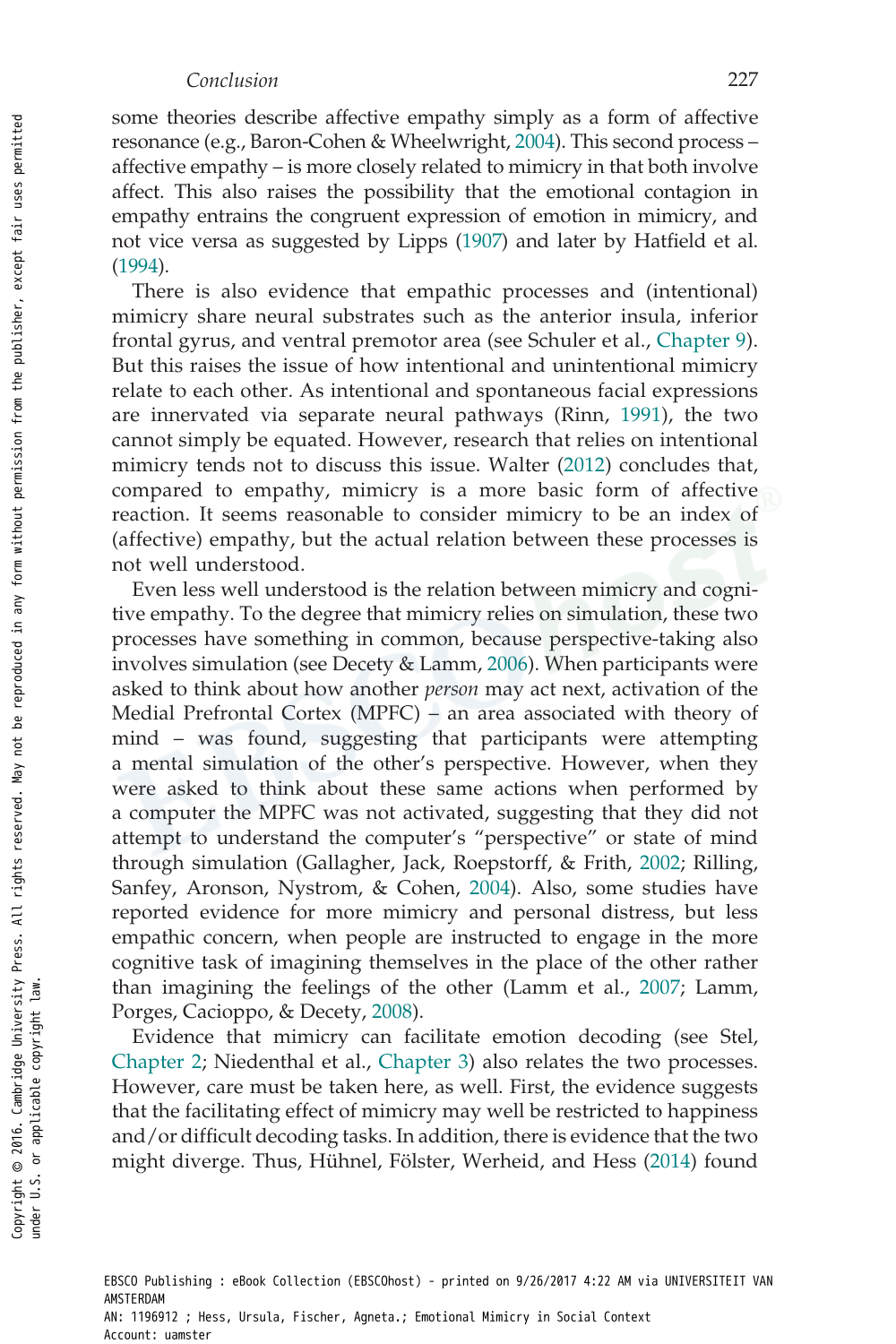that older participants showed some of the expected age-related deficits in emotion decoding (cognitive empathy) but none with regard to mimicry in a difficult decoding task. In fact, if anything, they were more likely than young participants to mimic emotion expressions. Taking the notion of affective and cognitive empathy further, the question that arises is to what degree mimicry is linked to the knowledge of other people's minds, as discussed by Oatley (Chapter 1) and Schilbach (Chapter 4).

In sum, future research is faced with the ambitious task of disentangling the related but different processes of empathy, perspective-taking, Theory of Mind, and mimicry. One important task in this process might, as alluded to by Schuler et al. (Chapter 9), be to develop clear and nonoverlapping definitions of these processes.

In conclusion, we believe that the Emotional Mimicry in Social Context model opens the door to a new and more differentiated view of mimicry as a social regulator. As outlined earlier, exciting research can be generated based on this model with the aim of better understanding the complex interplay that underlies social interactions.

## References

- Baron-Cohen, S., & Wheelwright, S. (2004). The empathy quotient: An investigation of adults with Asperger syndrome or high functioning autism and normal sex differences. Journal of Autism and Developmental Disorders, 34, 163–175.
- Berkowitz, L. (1999). Anger. In T. Dalgleish & M. J. Power (Eds.), Handbook of cognition and emotion (pp. 411–428). New York, NY: John Wiley & Sons.
- Buck, R. (1984). Nonverbal receiving ability. In R. Buck (Ed.), The communication of emotion (pp. 209–242). New York: Guilford Press.
- Chartrand, T. L., & Bargh, J. A. (1999). The chameleon effect: The perception-behavior link and social interaction. Journal of Personality and Social Psychology, 76, 893–910.
- de Waal, F. B. M. (2008). Putting the altruism back into altruism: The evolution of empathy. Annual Review of Psychology, 59, 279–300.
- Decety, J., & Lamm, C. (2006). Human empathy through the lens of social neuroscience. The Scientific World Journal, 6, 1146–1163.
- Gallagher, H. L., Jack, A. I., Roepstorff, A., & Frith, C. D. (2002). Imaging the intentional stance in a competitive game. NeuroImage, 16, 814–821.
- Hatfield, E., Cacioppo, J. T., & Rapson, R. L. (1994). Emotional contagion. Madison, WI: C.W. Brown.
- Hess, U. (2014). Anger is a positive emotion. In W. G. Parrott (Ed.), The Positive Side of Negative Emotions (pp. 55–75). New York, NY: Guilford Press.
- Hess, U., Banse, R., & Kappas, A. (1993). Hysterical laughter in the laboratory: Two studies on emotional contagion in an interactive setting. Paper presented at the The 54th Annual Convention of The Canadian Psychological Association, Montreal, Canada.